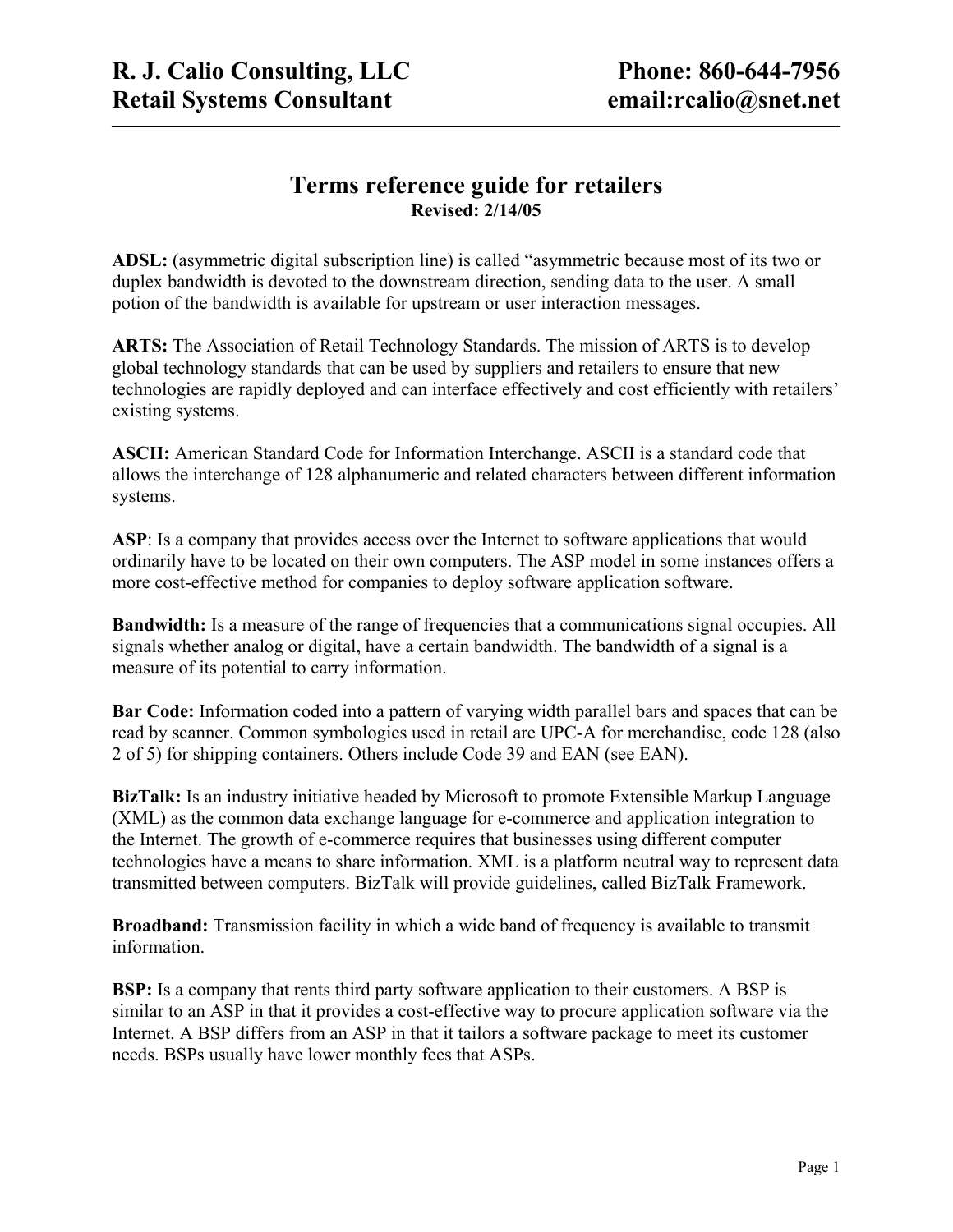**Cable Modem:** This is a device that enables a user to hook up a PC to a local cable TV line and receive data at about 1.5 Mbps. This data rate exceeds that of 28.8 and 56 Kbps telephone modems and the data rate of up to 128 Kbps of ISDN and is about the same speed of DSL service.

**Capacitive:** Touchscreen technology using a glass overlay with a thin metallic coating. When a finger or other object touches the screen, it breaks the electronic circuit.

**Check 21:** The Check Clearing for the 21st. Century Act (Check 21) became effective October 28, 2004. Check 21 is designed to enhance efficiency of check processing. The law facilitates check truncation by creating a new negotiable instrument called a substitute check. The substitute check is the legal equivalent of the original. Check 21 will help reduce check fraud and clear funds faster.

**Check Readers**: Electronic devices that read MICR encoded checks and transmit that information to a PC or terminal for further processing.

**Client/server**: An arrangement used on local area networks that makes use of distributed intelligence to treat both the server and the individual workstations as intelligent. The clients are typically used for using the application software, while the server provides the centralized, multiuser functionality.

**CPU Speed**: Pentium 4 family runs at clock speeds of 2.8-3.8 GHz. Clock speed is only one factor when determining speed. The other factor is built in Chip memory (Cache). Cache memory governs the speed between the CPU and the components.

**CRM:** Customer relationship management. A strategy designed to build customer loyalty by capturing customer data and purchase history.

**Disk duplexing:** This is a variation of disk mirroring in which each storage disk has its own SCSI controller. This differs from Disk mirroring (known as RAID-1) because RAID-1 has one controller for multiple disks. Disk duplexing overcomes this problem with the use of redundant controllers. An additional benefit of disk duplexing is increased throughput.

**DSL and xDSL** (Digital Subscriber Line and its variations) is a techinology for bringing high bandwidth information to homes and small businesses over ordinary copper telephone lines. XDSL refers to different variations of DSL, such as ADSL,HDSL, and RADSL. Assuming your office is close to a telphone company central office that offers DSL service, you may be able to receive data a rates up to 6.1 megabits (millions of bits) per second allowing a continuous transmission of motion video, audio, and even 3-D effects.

**EAN:** European Article Nunber. Internation product marking barcode. Most scanning devices that can read UPC codes can read EAN. ( see Bar Codes)

**EAS:**Electronic Article Surveillance. The protection of merchandise by the attachment of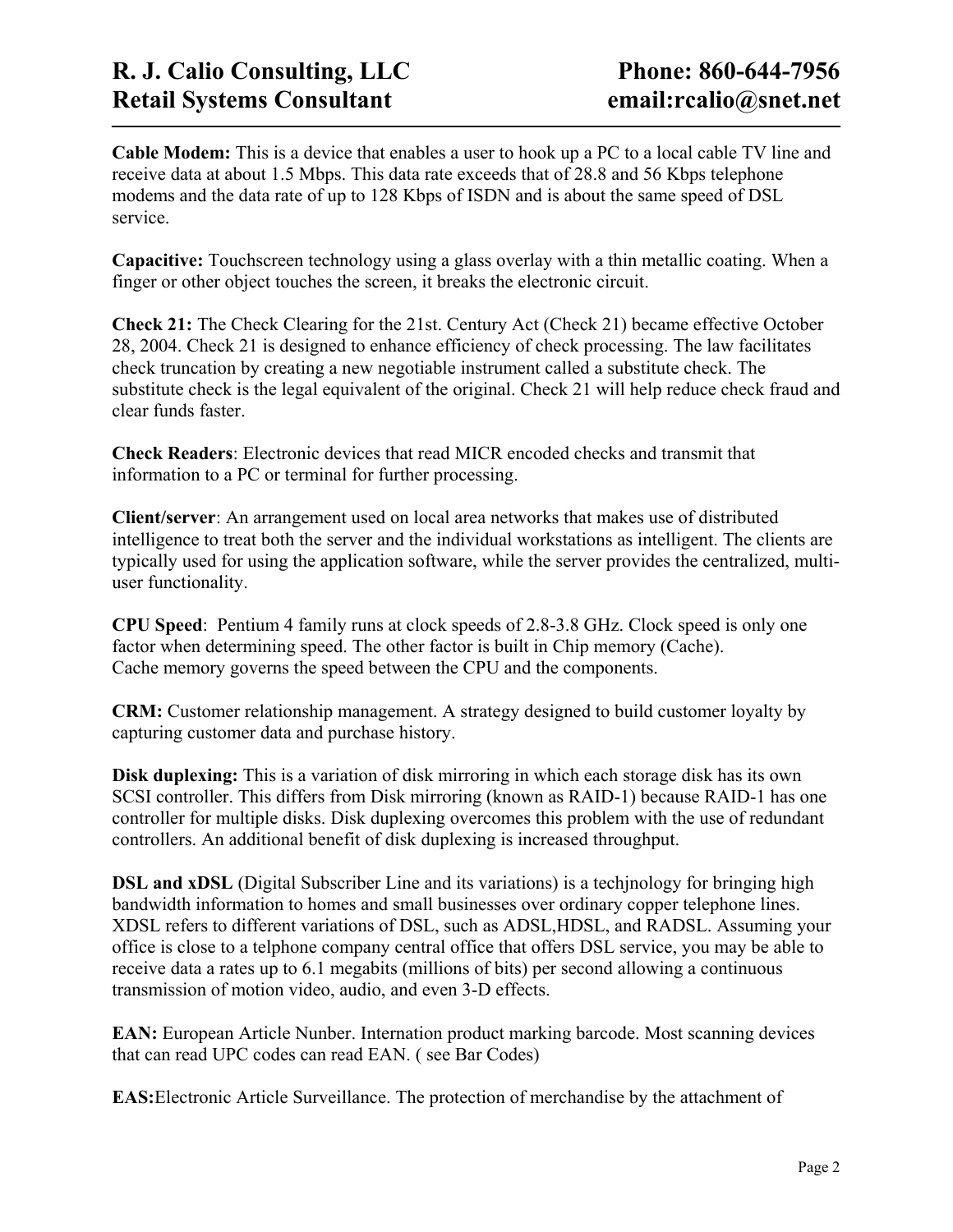electronically sensed tags.

**EBT**: Electronic Benefits Transfer. Electronically transmitted money for food stamps , welfare and social security benefits.

**ebXML:** (Electronic Business XML) is a project to use the Extensible Markup Language (XML) to standardize the secure exchange of business data. As a standard ebXML could encompass and possibly replace a familiar standard, Electronic Data Interchange (EDI). EbXML is designed to enable businesses of any size to establish an electronic marketplace in which they can safely and securely transact business through the exchange of XML based messages.

**EDI:** Acronym for electronic data interchange EDI is a set of standards to control the transfer of business documents, such as purchase orders, invoices, and credit memos.

**EEC:** Electronic Check Conversion is a process when the customer's blank check is inserted into a POS printer and is electronically transmitted to the store's check file. The voided check is handed back to the customer. The two major benefits are reducing the paper trail and making the funds available to the store much quicker. EEC relies on MICR encoding. EEC with digital imaging scans an image of the check at the point of sale. The image is then archived. Digital imaging provides greater security against bad checks.

**EFT:** Electron funds transfer.

**EtherLoop:** Sometimes called next generation DSL or second generation DSL. It combines the features of Digital Subscription Line (DSL) with features of Ethernet to provide both voice and data transmission over ordinary phone lines at data rates faster than DSL. EtherLoop is suitable for a broad range of applications, including local area networks extensions, hotels, campus area networks.

**Extranet:** An extension of a corporate Intranet that uses the World Wide Web technology to facilitate communication with the corporation's suppliers and customers.

**Firewall:** Software and or hardware used to protect servers for security purposes. Firewalls make it difficult for viruses and unauthorized users to get into computers and internal networks.

**Fourth Generation Language**: (4GL) A series of level computer languages that uses menus, drag and drop, point and click, and English like wording to design and develop applications.

**Frame Relay**: Is a telecommunication service designed for cost efficient data transmission for intermittent traffic between local area networks (LANS) and between end points in a wide area network (WANS).

**Gigabit:** Is one billion bits of data.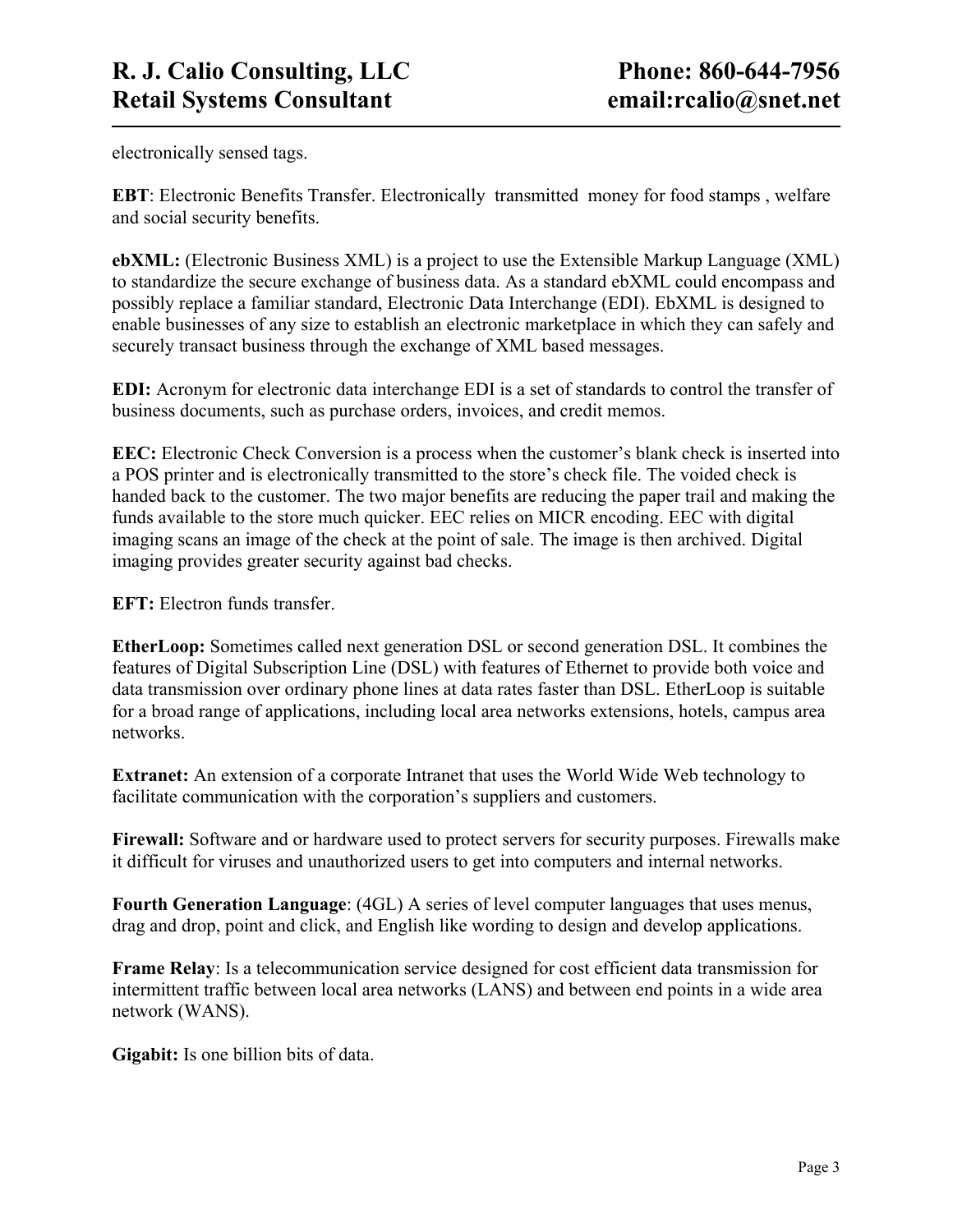**GMROI:** Gross Margin Return on Investment. The GMROI is calculated by taking the sale price minus the cost of goods sold divided by the original price or cost of goods.

**Gross Profit:** Divide your earning by your sale price. A \$25 cost item that retail for \$50 has a 50% Gross profit (\$25 divided by \$50).

**HTML:** Hypertext Markup language. The language most often used on the World Wide Web to instruct browser applications how to format information.

**ISDN:** Acronym for Integrated Services Digital Network. A worldwide digital communications network using existing telephone services.

LAN: Local Area Network. A network designed to share data, programs or equipment within a limited area. LANs are usually configured within a physical structure (building)

**Linux:** A computer operating system distinguished from other operating systems (Windows or Unix) because its source code is available to available to anyone, and anyone can contribute to improving the system.

Mark-Up: Divide your earning by your cost. An item that a \$25 cost and a \$50 retail has a 100% Mark Up (Divide the earning of \$25 by the \$25 cost).

**MICR: (**Magnetic Character Recognition) readers that are able to read information on checks.

**Microsoft.NET**: is described as both a platform and an environment Microsoft. Net is a collection of products and services that developers can use to build and run XML Web services.

**MYSQL:** Is an open source relational database management system (RDBMS) that uses Structured Query Language. Because it is open source, anyone can download MYSQL and modify it to the specific needs in accordance with general public license. MYSQL is noted for its speed, reliability, and flexibility.

**ODBC:** Open Data base Connectivity is a standard SQL Application Programming Interface (API) defined by Microsoft that allows different software applications to access different types of data in a standard way. An example would be Excel running on a client workstation can use ODBC to obtain data that are in the Pervasive SQL data files on the server.

**OPOS:** Standard developed by Microsoft, NCR, Epson, PSI and others for Association of Retail Standards (ARTS). OPOS is an acronym for Object Linking Embedding (OLE) for POS applications. OPOS defines an architecture for Win32 based POS devices, and defines a set of device interfaces to support a range of POS devices.

**Pentium 4:** The latest Intel processors were introduced in November 2004 with clock speeds of between 3.4 GHz and 3.8 GHz.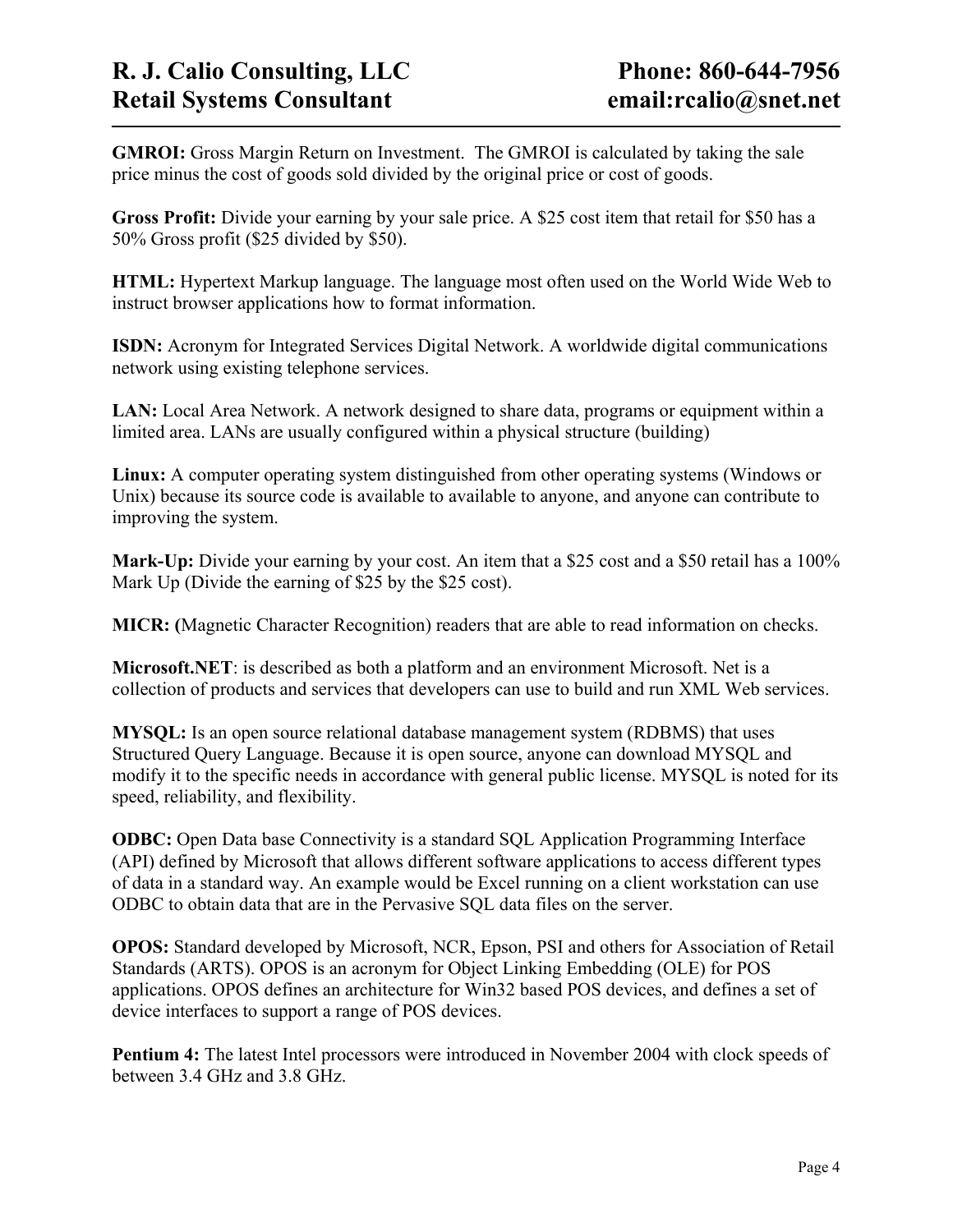**Pinpad:** A Pinpad (Personal Identification Number) is a small keyboard that has numeric keys. The customer enters their pin number to verify identity and allow the transaction to be processed.

**Planogram:** Is a diagram that shows how and where specific retail products should be placed on retail shelves or displays in order to increase customer purchases. Planograms are developed by using specific information about the product, such as volume of sales, square footage the product occupies and other related sales data

**PLU:** Price Look Up. A function of an in-store POS system that retrieves the price of an item using a price file.

**Random Weight Bar Codes:** Random weight bar codes or Type 2 are produced by weight scales that embed the item price within the bar code it prints. When the item is scanned the weight and SKU is recognized.

**Retail Method:** An inventory valuation calculation that includes a percentage markup to the initial retail price. Also refers to accounting that involves such inventory valuations.

**Resistive:** Touchscreen technology consisting of two layers of coated plastic overlay. When a finger or other object touches the screen it completes the electronic circuit. A five wire analog resistive screen is rated for 35 million actuations at any one point.

**RF:** Radio Frequency is on-line communication of data using radio equipped computers and hand held devices. Wireless communication. See WLAN.

**RFID:** Radio Frequency Identification tags also called smart bar codes. These tags have an embedded computer chip than can wirelessly receive and transmit data from a reader. The use has primarily been in warehouse applications where the contents of a large box or pallet can be read without opening the container. The cost of the tags has dropped to less than a \$1 each and experts predict the cost will fall to 5 cents a tag within two years. At that point the technology will become more usable in retail.

- ♦ Active tag: An RFID tag that uses a battery to run the microchip circuitry to broadcast a signal to a reader.
- ♦ EPC: Electronic Product Code is a coding scheme that identifies an item's manufacturer, product category and unique serial number.
- ♦ Passive Tag: A RFID tag with no battery that draws power from the reader.

**RSS-14 barcode-Reduced Space Symbology:** This is a new barcode being introduced into grocery. It is a stacked omni directional barcode that is encoded with the brand, batch #, weight and price. It will be used initially for fruit and produce.

**Signature Capture:** A peripheral device that electronically captures a customer's signature for identity and transaction purposes.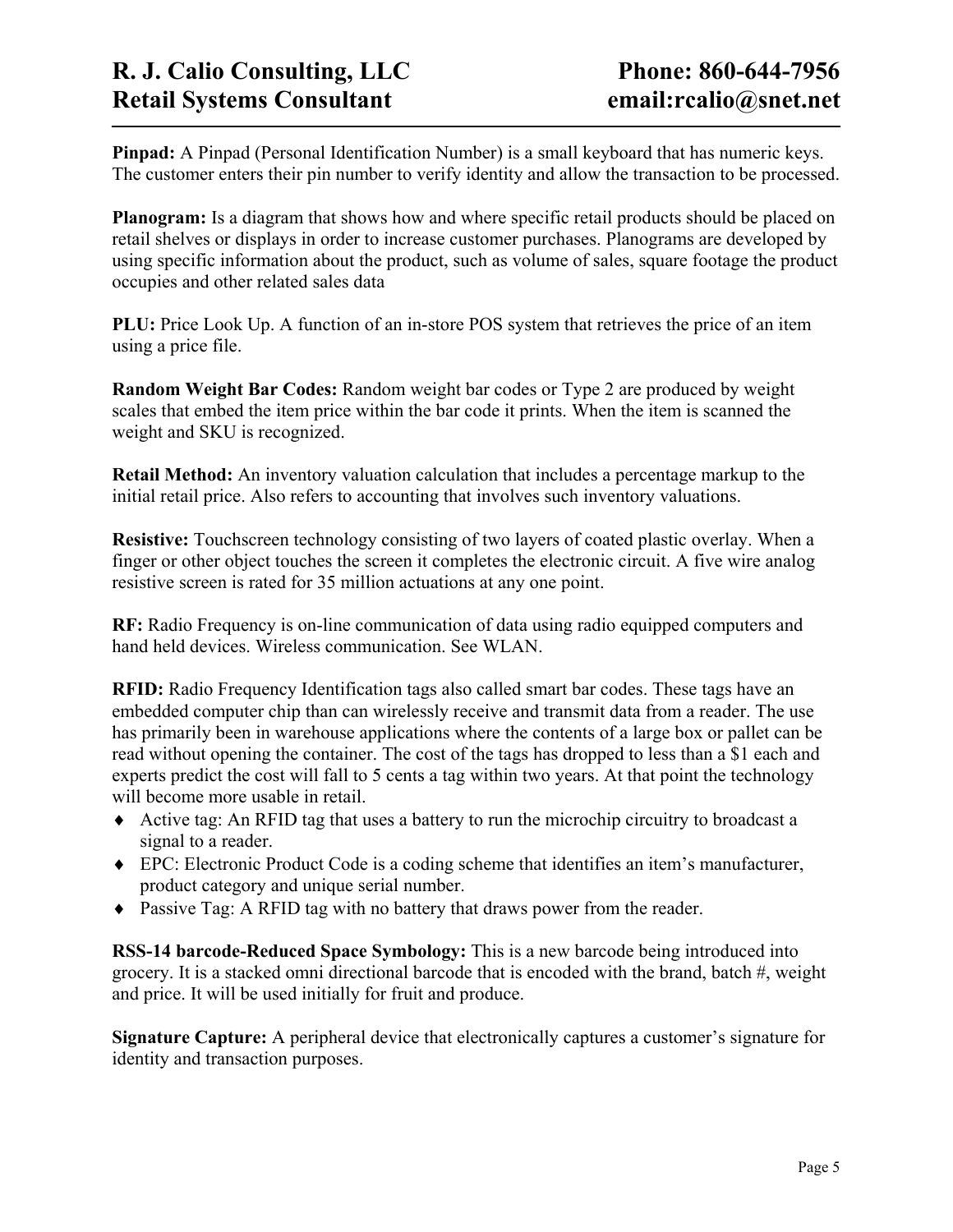**Smart Card:** A card that has a chip with memory that holds customer account information and a money balance. The card is inserted into a device that can read and write updated information.

**SQL:** Structured Query Language is a computer language often used in analysis of relational databases. SQL allows the user to request information such as "*all items from a specific inventory category that have a gross margin less than 40%*".

**Sunrise 2005**: Is an initiative by the UCC to notify retailers in North America that they need to update their databases and have scanners that will allow 13 digit bar codes. The voluntary implementation date is January 1, 2005.

**T-1:** A T-1 digital phone line has a data carrying capacity of 24 channels and a data transfer rate of 64 Kbps. A T-3 line has 672-64 Kbps channels. The term fractional T-1 or 3 is a line where only some of the 24 or 64 channels are leased by a customer.

**T-SQL**: Transact –SQL is a set of programming extensions from Microsoft that add several features to Structured Query Language (SQL) including transaction control, exception and error handling, row processing, and declared variables. All applications that communicate with Microsoft's SQL Server product use T-SQL statements.

**TCP/IP:** Transmission Control Protocol/ Internet Protocol. The protocol used by the Internet.

**Turns:** The total inventory sold in a year divided by the average inventory at retail. Higher turns are usually considered better.

**UCCnet:** Uniform Code Council is an initiative to resolve product data inaccuracies between trading partners. They endorse universal EAN UCC standards and support a standard format (XML), and other non-proprietary standards.

**UPOS**: (Unified POS) Created by ARTS as a common device architecture extending across vendors. A standard for interfacing devices to software application software that is operating system independent and language neutral. The guideline for OPOS.

**USB:** Universal Serial Bus is a universal connector that replaces serial and parallel connections for PC peripherals with a standard plug carrying both data and power. The USB increases number of peripherals that can be attached.

**VPN (Virtual Private LAN):** A VPN is a technology that connects local area networks over the Internet.

**Wan:** Wide Area Network. A network configured to extent the local area outside the building.

**Wi-Fi:** Wireless Fidelity. Allows computer users to access the Internet over radio frequencies without physically be attached to a phone line or a network connection.